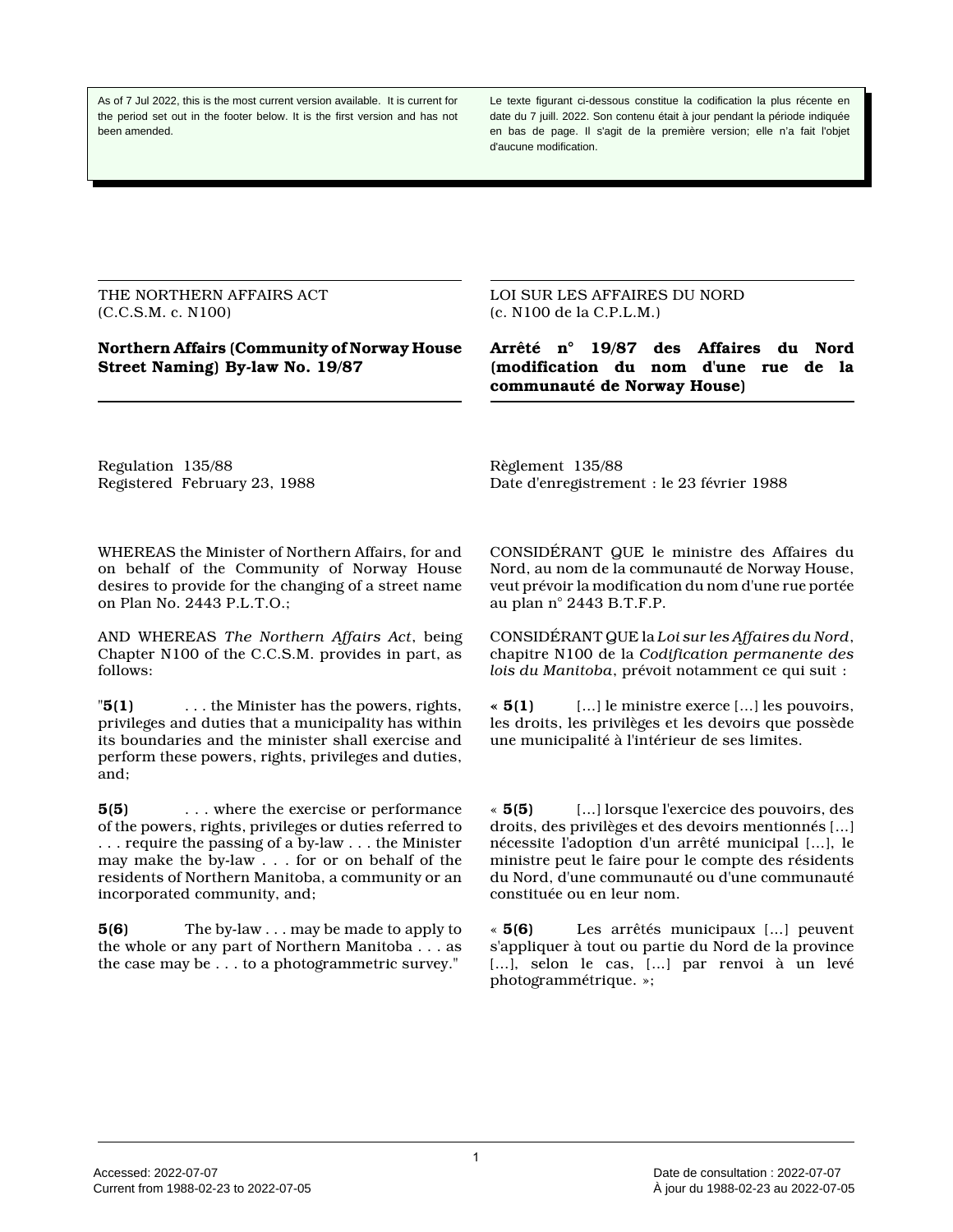AND WHEREAS *The Municipal Act*, being Chapter M225 of the C.C.S.M. provides as follows:

"**241(1)** Laying out and naming highways.

The council of any municipality may pass by-laws for surveying, settling, and marking, the boundary lines of all highways, and for giving names thereto, and affixing the names at the corners thereof, on either public or private property;

**241(2)** Registration of by-law.

No by-law for altering the name of a highway has any force or effect unless it has been registered i n the land titles district in which the highway is situated."

AND WHEREAS it is deemed advisable and expedient to re-name a certain highway within the Community of Norway House:

NOW THEREFORE the Minister of Northern Affairs enacts as follows:

**1** Swanson Drive as same is shown on Plan No. 2443 P.L.T.O. which lies to the east of th e eastern limit of Road Plan No. 7256 P.L.T.O. (N. Div.) is hereby changed to and renamed "Sinclair Drive."

**2** This by-law shall come into effect upon filing:

FIRST READING by the Community Council of Norway House by Resolution No. 87/88/46.

CONSIDÉRANT QUE la *Loi sur les municipalités* , chapitre M225 de la *Codification permanente des lois du Manitoba*, prévoit ce qui suit :

**« 241(1)** Implantation et désignation des rues

Le conseil municipal peut adopter des arrêtés prévoyant l'arpentage des routes, l'établissement et l'indication de leurs limites, les noms qui seront donnés à ces routes et l'installation de plaques portant ces noms aux coins des rues, sur les biens-fonds publics ou sur les biens-fonds privés.

« **241(2)** Enregistrement des arrêtés

Un arrêté modifiant le nom d'une route ne peut entrer en vigueur tant qu'il n'a pas été enregistré au district des titres fonciers dans lequel la rout e est située. »;

CONSIDÉRANT QU'il est jugé opportun de modifier le nom d'une route situé dans la communauté de Norway House;

PAR CONSÉQUENT, le ministre des Affaires du Nord édicte ce qui suit :

**1** Que le nom de la promenade Swanson, ainsi qu'elle est décrite au plan n° 2443 B.T.F.P. et située à l'est de la limite est du plan routier n° 7256 B.T.F.P. (div. N), soit modifié par substitution du nom « promenade Sinclair ».

**2** Que le présent arrêté entre en vigueur le jour de son dépôt.

PREMIÈRE LECTURE par le conseil communautaire de Norway House aux termes de la résolution n° 87/88/46.